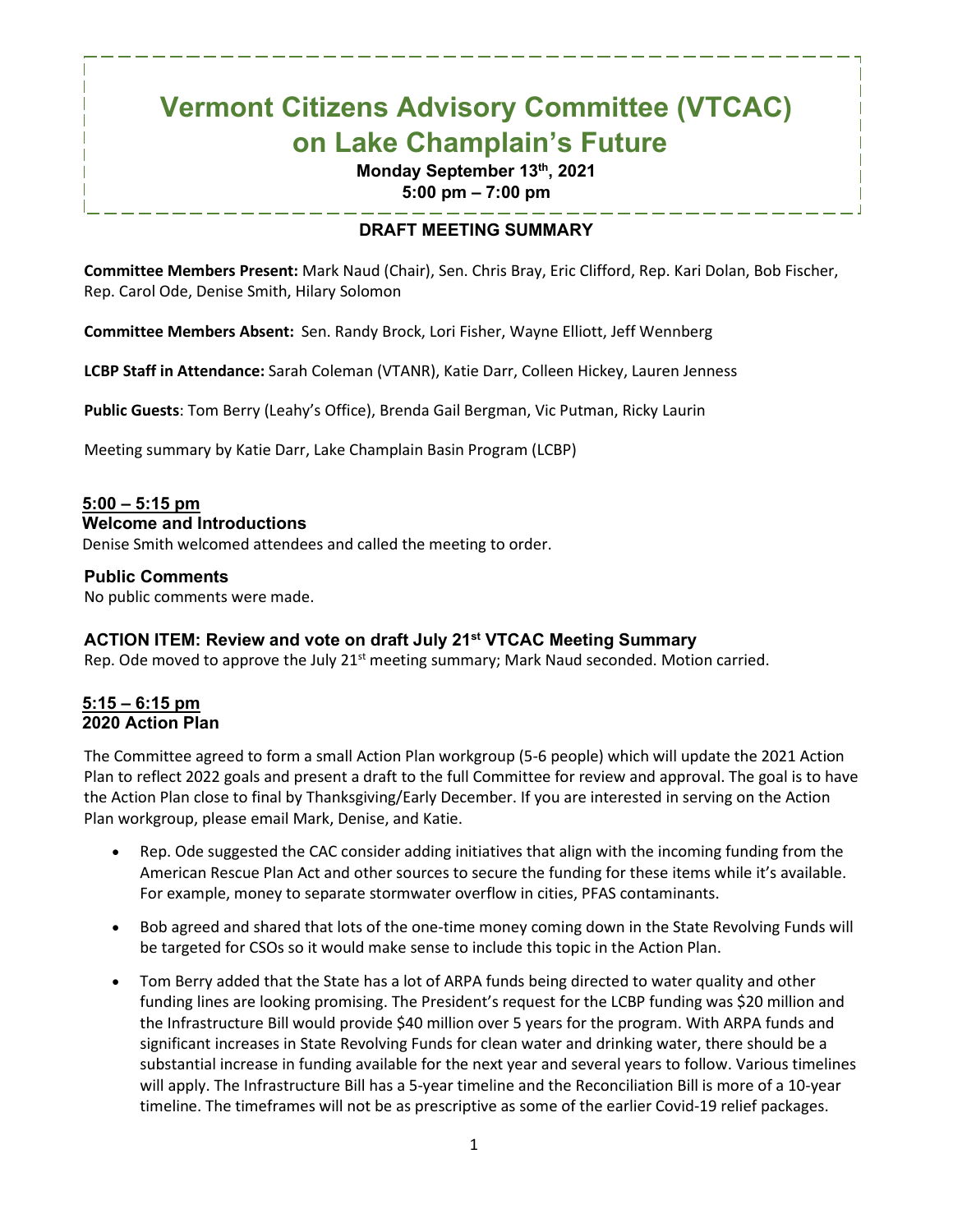- Rep. Dolan is interested in knowing how the state can actually spend the incoming dollars. What are the capacity and workforce needs and is the State equipped to meet those needs? Water quality funding requires proper technical and human infrastructure to carry out the work. This may be the time to address the CSO problem. It is typically a high-cost problem and the added infusion of federal funds may make this the right time to address it. Toxics and nuisance species should remain on the Action Plan.
- Hilary added that many private septic systems around lakes need to be repaired or updated, but many people avoid this due to the expense. There are State Revolving Funds, but no grant funds are available for this. This might be another area to consider for legislative support.
	- $\circ$  Rep. Ode added at the July Retreat, the CAC identified data collection on septic impacts to water quality to be a priority. If the funding will be available over several years, it may be prudent to try to collect that data quickly.
	- $\circ$  Denise reminded the CAC of the conversation about reports that had been done about septic system impacts on Lake Champlain and the potential to hire someone to complete a metaanalysis of what has already been done and present that to the CAC.
- Sarah Coleman shared that some of the items being discussed are planned to be addressed by the State through ARPA investments. An update from the State about where ARPA dollars will be going: over \$100 million to water infrastructure; \$10 million for FY22 to the Agency of Agriculture for BMPs, Three Acre Stormwater, and municipal pollution control grants. ARPA funds are freeing up money for items not eligible for ARPA funds. The board approved adjustments to the Clean Water Fund allocations so some of the spending planned for that area will be freed up to go to natural resources restoration, municipal roads, and partner support line items.
- Brenda Gail Bergman noted it may be powerful to have a combined proposal with other groups who are also thinking about how the influx of federal funds should be spent, related to freshwater, forests, and climate.
	- $\circ$  Rep. Ode suggested looking at what other groups are considering to be priorities for funding before the CAC prioritizes requests for water-related funding to develop a proposal that is in sync with other groups.
- Mark added the CAC needs to work on the Action Plan priorities and opportunistically dovetail with funds that might accelerate those priorities. The CAC needs to first address priorities before considering allocation of funds. Digging into septic impacts on the lake is one priority. It is likely not a huge impact on the lake, but there are many unknowns. Many failed septic systems are being ignored and there is no requirement to regularly inspect septic tanks.
	- $\circ$  Rep. Dolan noted that septic is not a nutrient loading issue, but an outdoor recreation access and public health issue. To meet phosphorus and nutrient load reductions will require more investment in natural infrastructure. The CAC should continue putting focus on nuisance species, toxics, and infrastructure. To support the infrastructure bullet: there are vulnerable systems, aging infrastructure, lead and copper issues. Rural communities in the basin want the dual benefit of sustaining their own local economy while providing water quality improvements.
- Rep. Ode shared her thoughts about climate migration, covid migration, ACT 250, and trying to keep development in city and town centers and keep unfragmented forests intact. Helping small towns with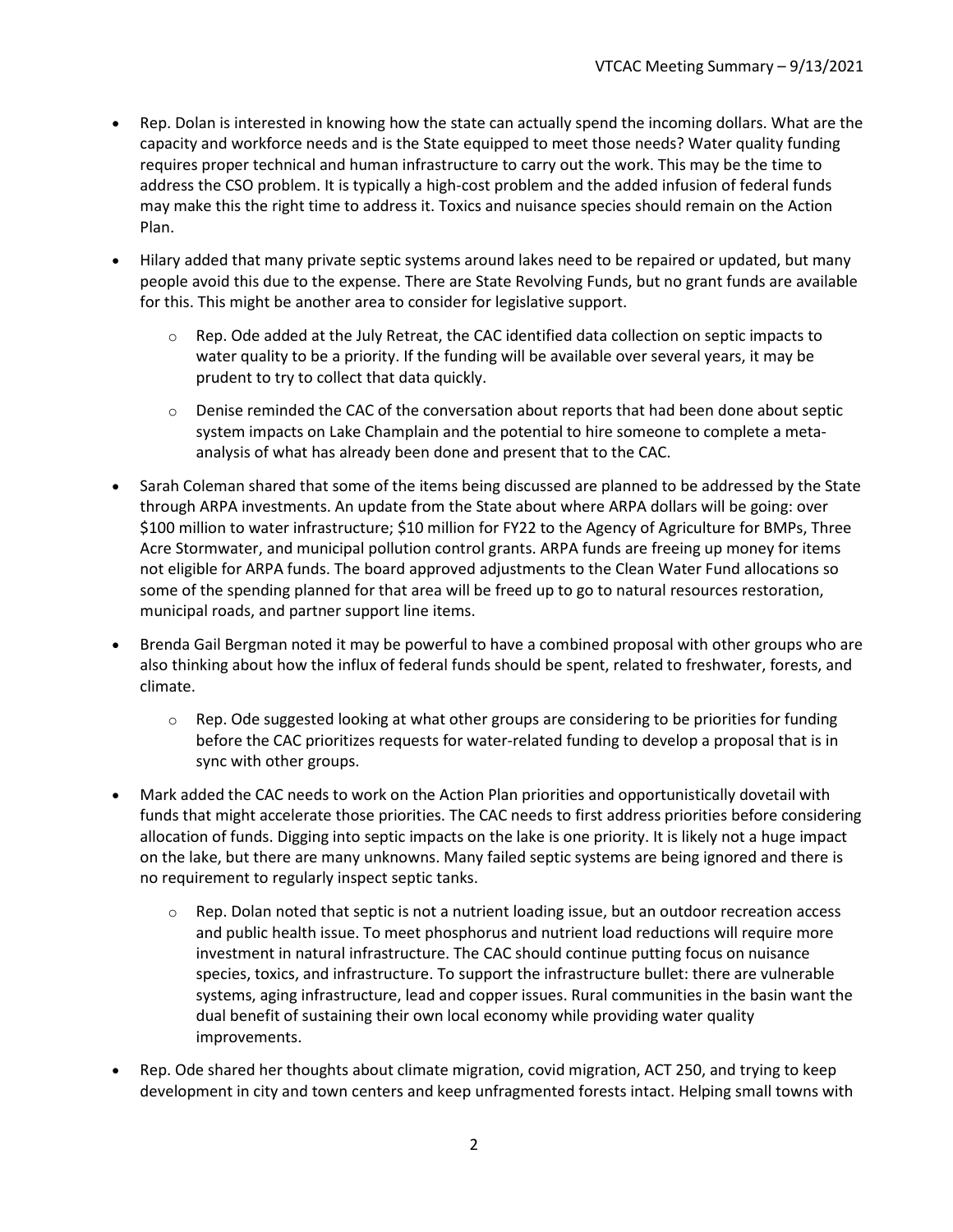wastewater infrastructure so when development comes, it comes where we want it and where it makes sense should be a priority as well (calling this infrastructure and informed development for the time being).

- Rep. Dolan added it is important to incorporate equity and justice issues related to our investments to ensure we have the right policies and programs in place to be welcoming of the people here or may be coming here. In addition to pollution prevention, we need to think about how to prevent overburdening related to land use and degradation.
	- $\circ$  Mark agreed and shared that as the LCBP's DEIJ work progresses, the CAC will tie into that work especially as we think about things like recreation access and including traditionally disenfranchised voices in the decision-making process.
- Mark asked the Representatives and Senators to keep an eye on priorities the CAC can help advance.
- Sen. Bray shared that in the second year in a biennium, things tend to move quickly. The Action Plan timing is good with chairs starting to have meetings with advocacy groups. He would like to understand the CAC priorities and interests to be a liaison to the Senate balance requests of different groups to ensure the best decisions for water quality work. He is interested in hearing the CAC's assessment of how well money is flowing to the right projects.
	- $\circ$  Rep. Dolan agreed it is important to understand reactions to how dollars are being spent, noting the state's nutrient reduction dashboard and annual report show a dampening of progress.
- Sen. Bray expressed concerns about solid waste, leachate, and the mechanical de-packaging of food residuals leading to the application of microplastics to the land and ultimately becoming a vector for water pollution.
- Mark noted if we improve septic tank inspection and pumping, septage is a potential source of contaminants. Land application and wastewater facility treatment of septage both have issues. There is less and less incentive for facilities to take septage. A priority from the summer was to get a better understanding of how septic is impacting groundwater, surface water; what a program might look like to try to monitor or create incentives for inspection and proper maintenance; and what to do with the increase in tonnage and gallonage of septage.
- Rep. Dolan thought it would be worthwhile to look at performance reports for how we are supporting budgets and implementations of pollution prevention moving forward. The House passed a bottle bill which has huge climate reduction goals and will contribute to cleaner recyclable materials. The Global Warming Solutions Act was passed in 2020 and will result in an adopted plan by December 1st which will contain recommendations.

#### **Potential Action Plan Priorities:**

- Toxics
- Nuisance species
- Infrastructure & informed development
- CSOs
- Septic: impacts to groundwater and surface water and water quality in terms of recreation access and public health